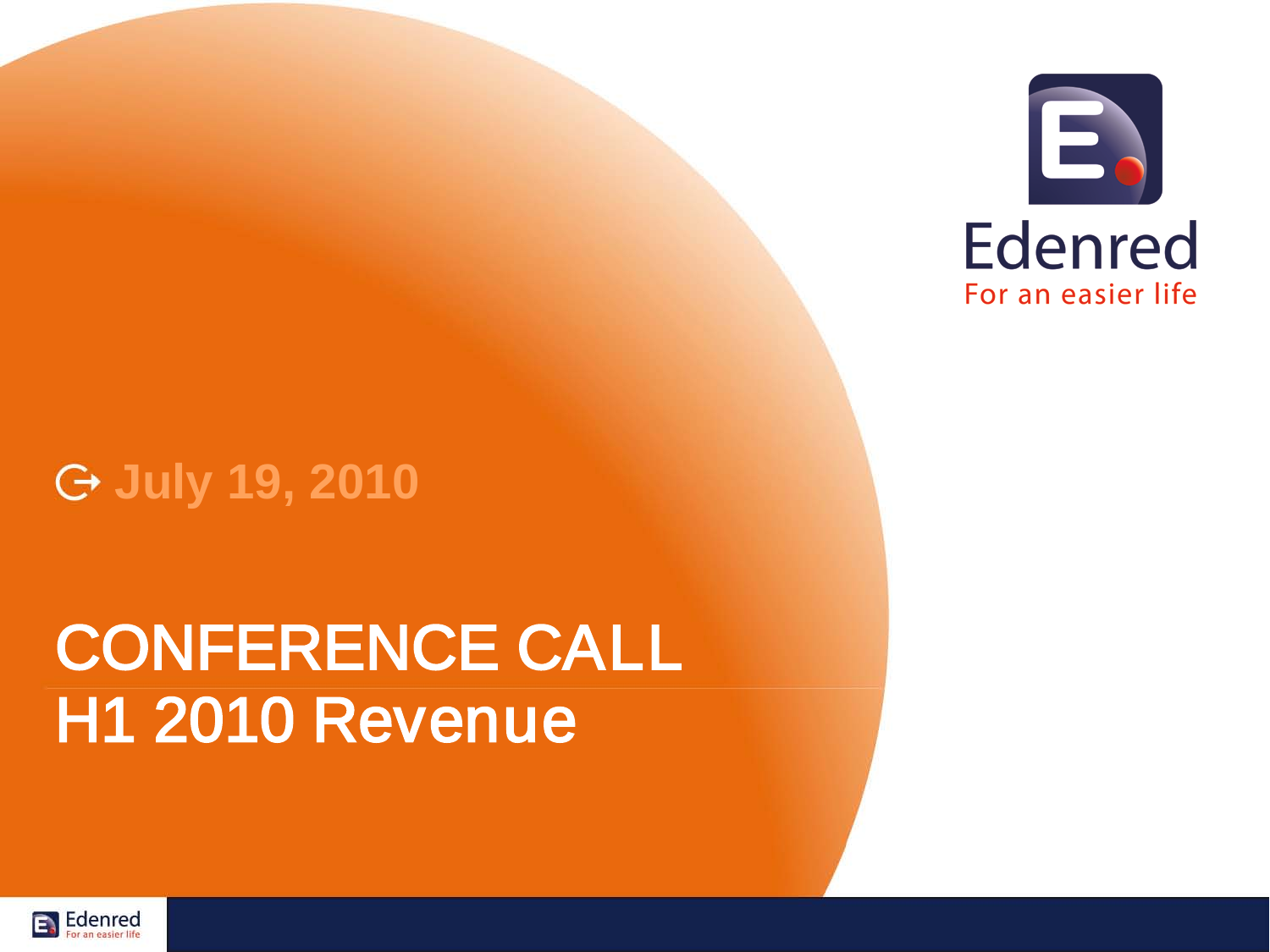### H1 2010 Issue Volume: €6,615m



Issue Volume (L/L)



L/L Issue Volume growth in line with our mid-term guidance of +6% / +14%

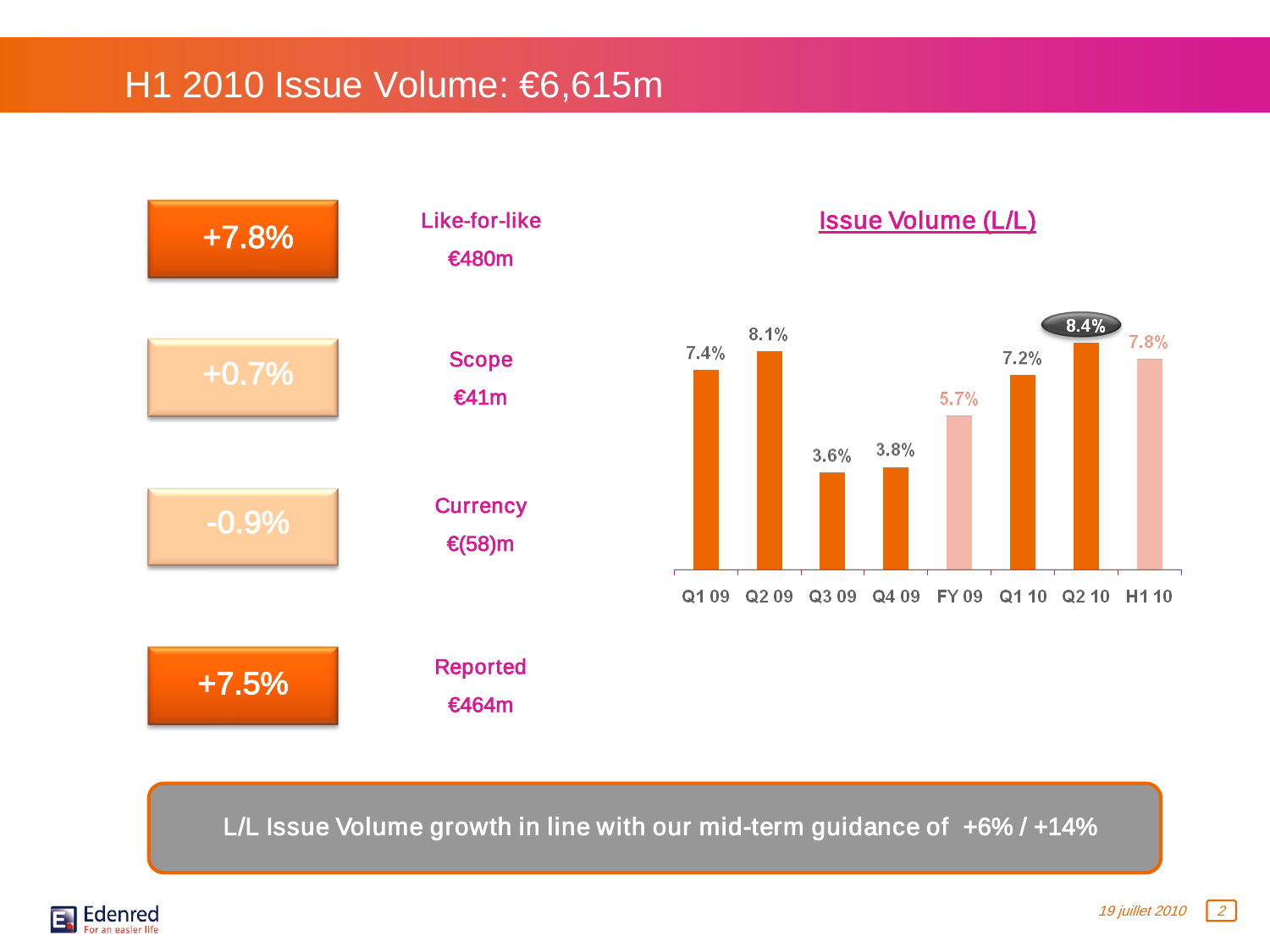### H1 2010 Issue Volume by region

| <b>L/L Growth</b>     | Q <sub>1</sub> | Q2       | H1       |
|-----------------------|----------------|----------|----------|
| France                | $+4.7%$        | $-7.9\%$ | $-1.8%$  |
| <b>Rest of Europe</b> | $+4.9%$        | $+5.6%$  | $+5.3%$  |
| <b>Latin America</b>  | $+10.6%$       | $+17.9%$ | $+14.4%$ |
| Rest of the world     | $+5.4%$        | $+18.5%$ | $+11.9%$ |
| <b>TOTAL</b>          | $+7.2%$        | $+8.4%$  | $+7.8%$  |

- **O** France: Restated from the social CESU program<sup>\*</sup>, Q2 L/L growth would be up 3.2%
- **O** Rest of Europe: Issue volume growth driven by new products such as the EcoCheque in Belgium, in a context of economic attrition with a rise in unemployment
- **O** Latin America: Q2 issue volume growth boosted by Venezuela and Brazil, where average face values increased respectively by 18.0% and 3.5% in H1

Restated from the social CESU program,

Q2 L/L Issue Volume Growth: +10.8%

H1 L/L Issue Volume Growth: +9.1%

\* A one shot initiative by French government to support people most hurt by the recession, representing an issue volume of €71m in June 2009

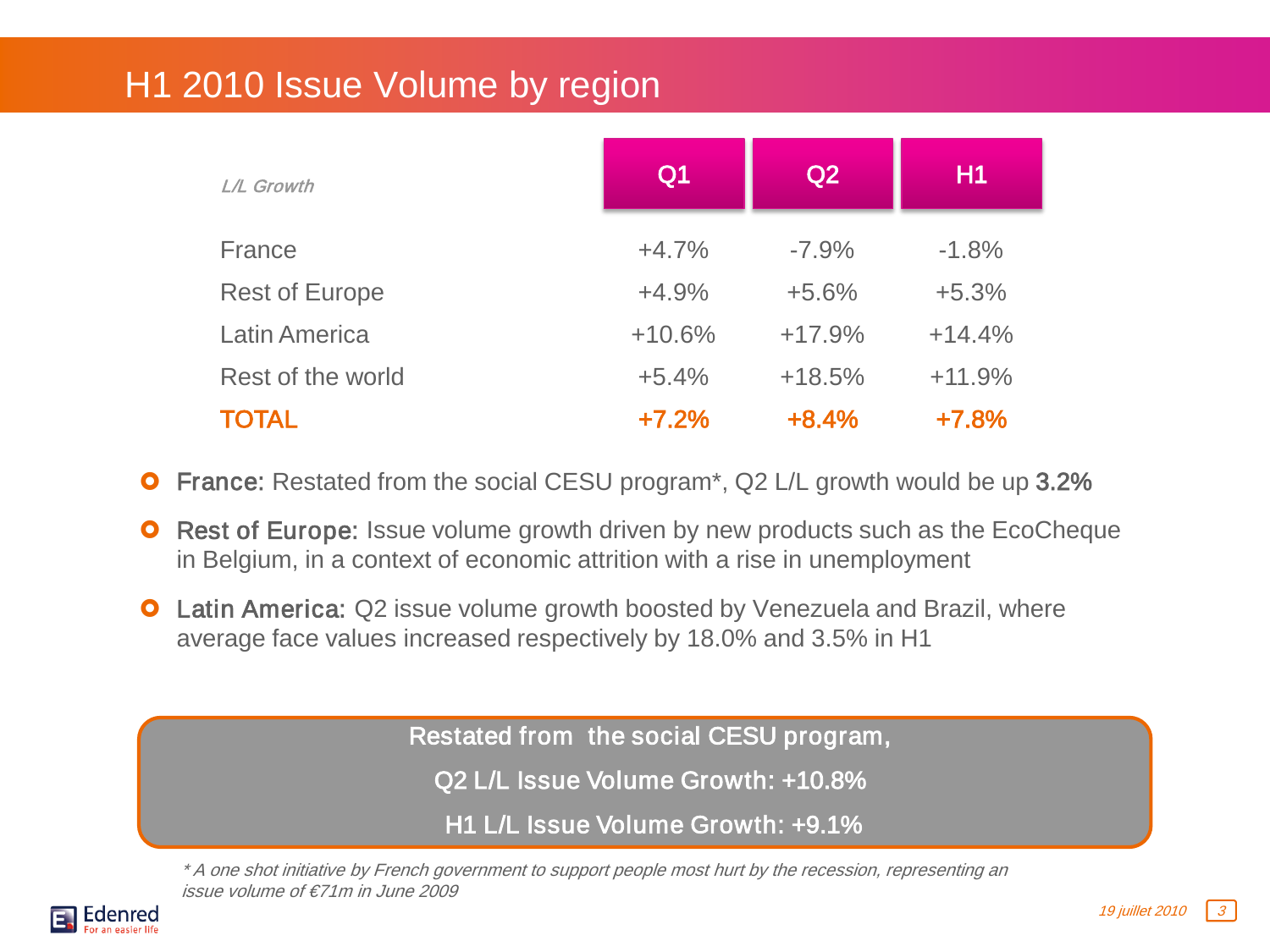#### H1 2010 Operating Revenue: €422m





Currency effect<sup>\*</sup>

| $\epsilon$ 2m  |              | Q <sub>1</sub> | Q2      | H1       |
|----------------|--------------|----------------|---------|----------|
|                | <b>BRL</b>   | $+4.7%$        | $+5.7%$ | $+5.2%$  |
|                | <b>MXN</b>   | $+0.3%$        | $+0.6%$ | $+0.4%$  |
| Reported       | <b>GBP</b>   | $+0.1%$        | $+0.2%$ | $+0.1%$  |
| $\epsilon$ 30m | <b>VEF</b>   | $-6.7%$        | $-6.4%$ | $-6.5%$  |
|                | <b>Other</b> | $+1.0%$        | $+1.6%$ | $+1.3%$  |
|                | <b>TOTAL</b> | $-0.6%$        | $+1.7%$ | $+0.5\%$ |
|                |              |                |         |          |

#### Slight improvement of operating revenue in Q2

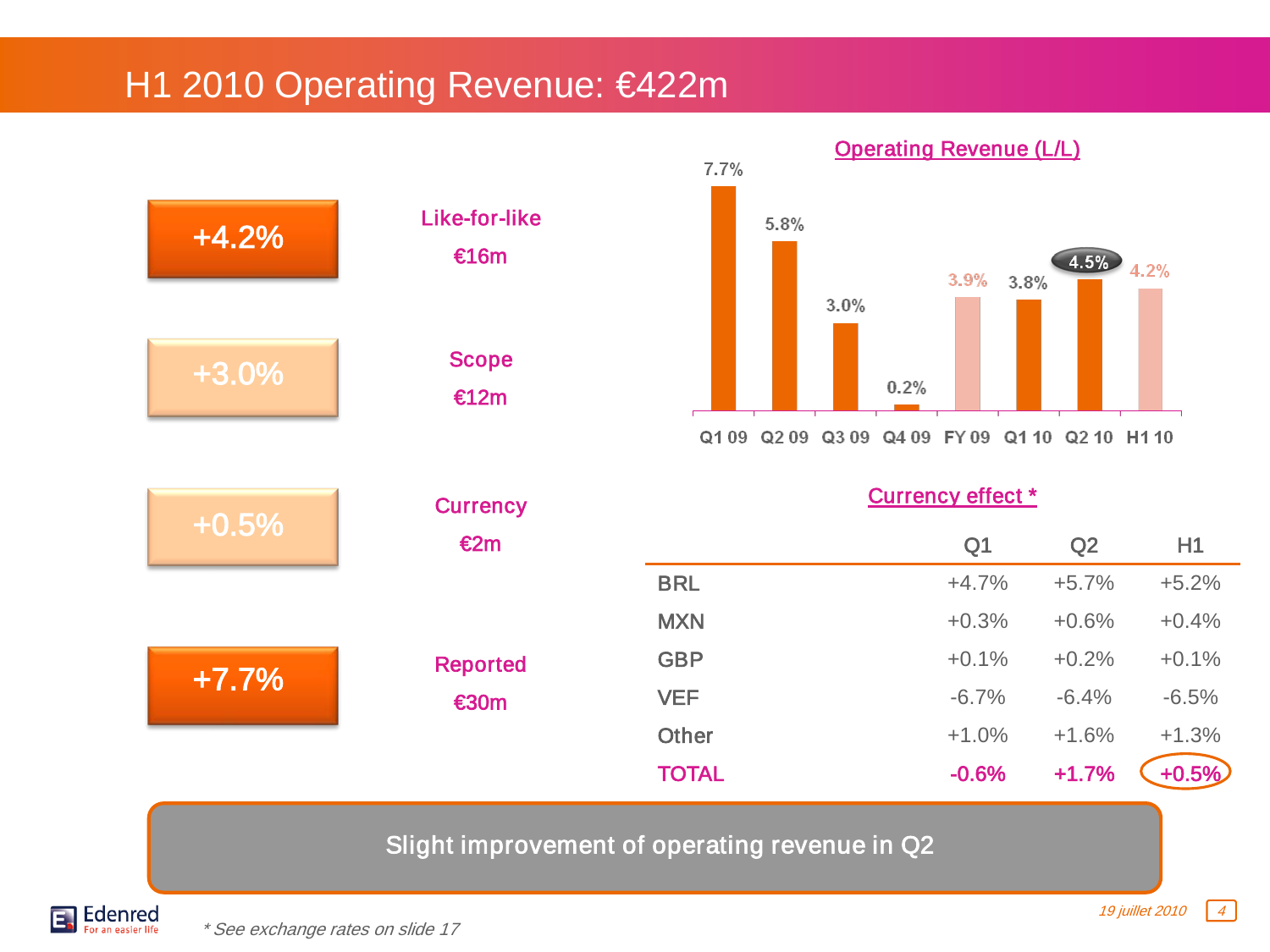#### France H1 2010 Operating Revenue: €69m



#### Social CESU program impact on L/L Operating Revenue Growth

- **O** Meal vouchers: good performance in Q2, with a 13.7% L/L increase in operating revenue
- **O** Incentive & Reward: more cyclicality on this segment, leading to a decline in operating revenue of -12.3% L/L in Q2

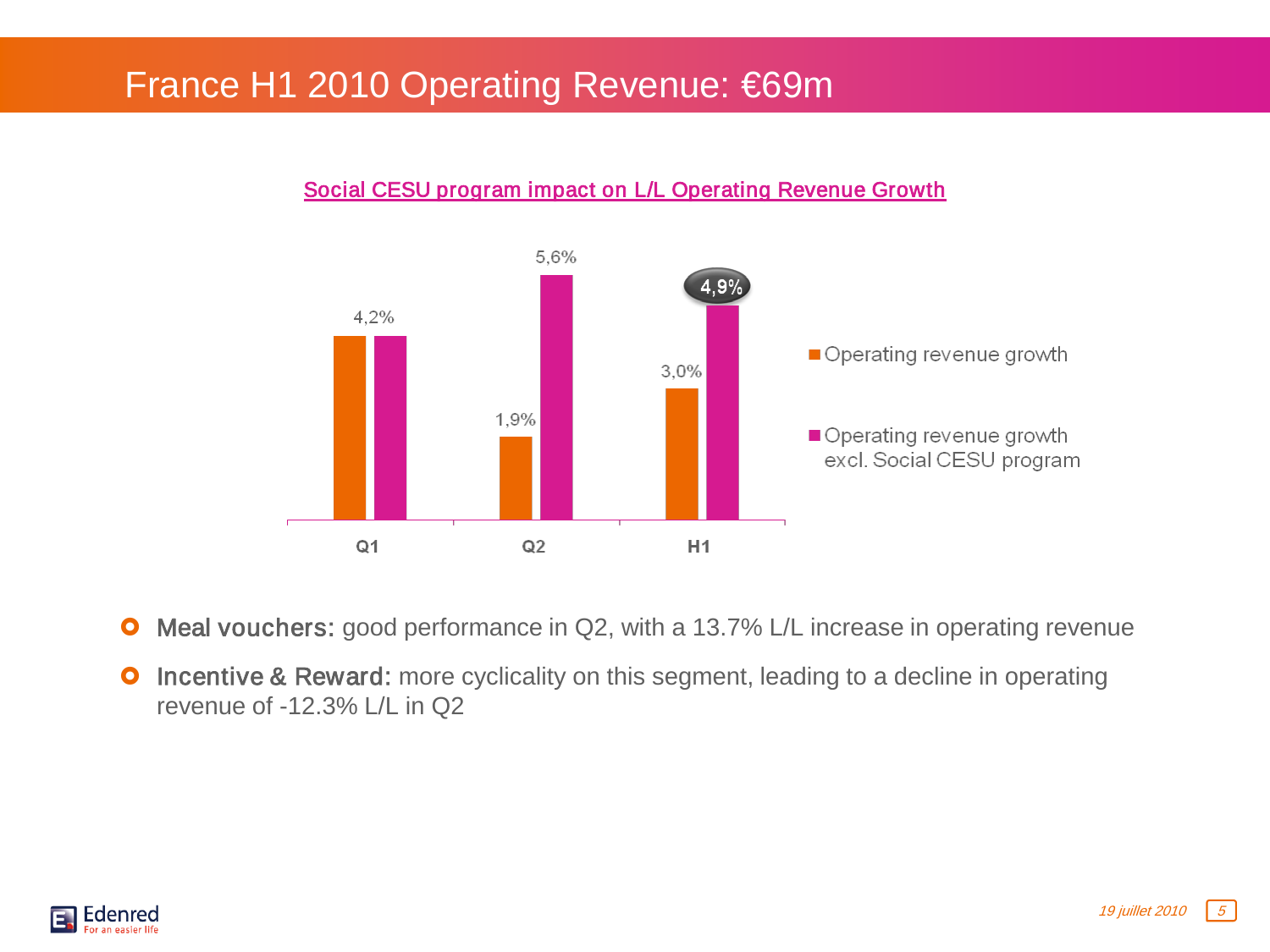### Rest of Europe H1 2010 Operating Revenue: €152m

| L/L Growth                  | Q <sub>1</sub> | Q2       | H1       |
|-----------------------------|----------------|----------|----------|
| <b>UK</b>                   | $+2.1%$        | $+5.4%$  | $+3.7%$  |
| <b>Belgium</b>              | $+19.3%$       | $+22.3%$ | $+20.8%$ |
| Italy                       | $-2.4%$        | $-3.9%$  | $-3.1%$  |
| Romania                     | $-18.5%$       | $-36.2%$ | $-27.7%$ |
| <b>TOTAL REST OF EUROPE</b> | $+0.3%$        | $-1.4%$  | $-0.5%$  |

UK: good performance, driven by strong issue volume growth in both Childcare Vouchers and new prepaid solutions, partly offset by a weak performance of gift vouchers (operating revenue down 6.8% L/L in Q2 vs. -5.0% in Q1)

#### Belgium:

- Success of the EcoCheque launched in June 2009
- Good performance of meal vouchers (operating revenue excl. EcoCheque: +5.9% L/L in Q2 vs. +4.8% in Q1)

**O** Italy: in a context of flat issue volume and a competitive environment, some pressure on customer fees, leading to a decline in operating revenue

#### Romania:

- **High unemployment and tough competition lead to** a negative impact on both volume and price (pressure on customer fees)
- Negative comparable basis with the shift of Easter orders from Q2 2009 to Q1 2010.

( $Q2$  normative  $L/L$  growth = -28%)

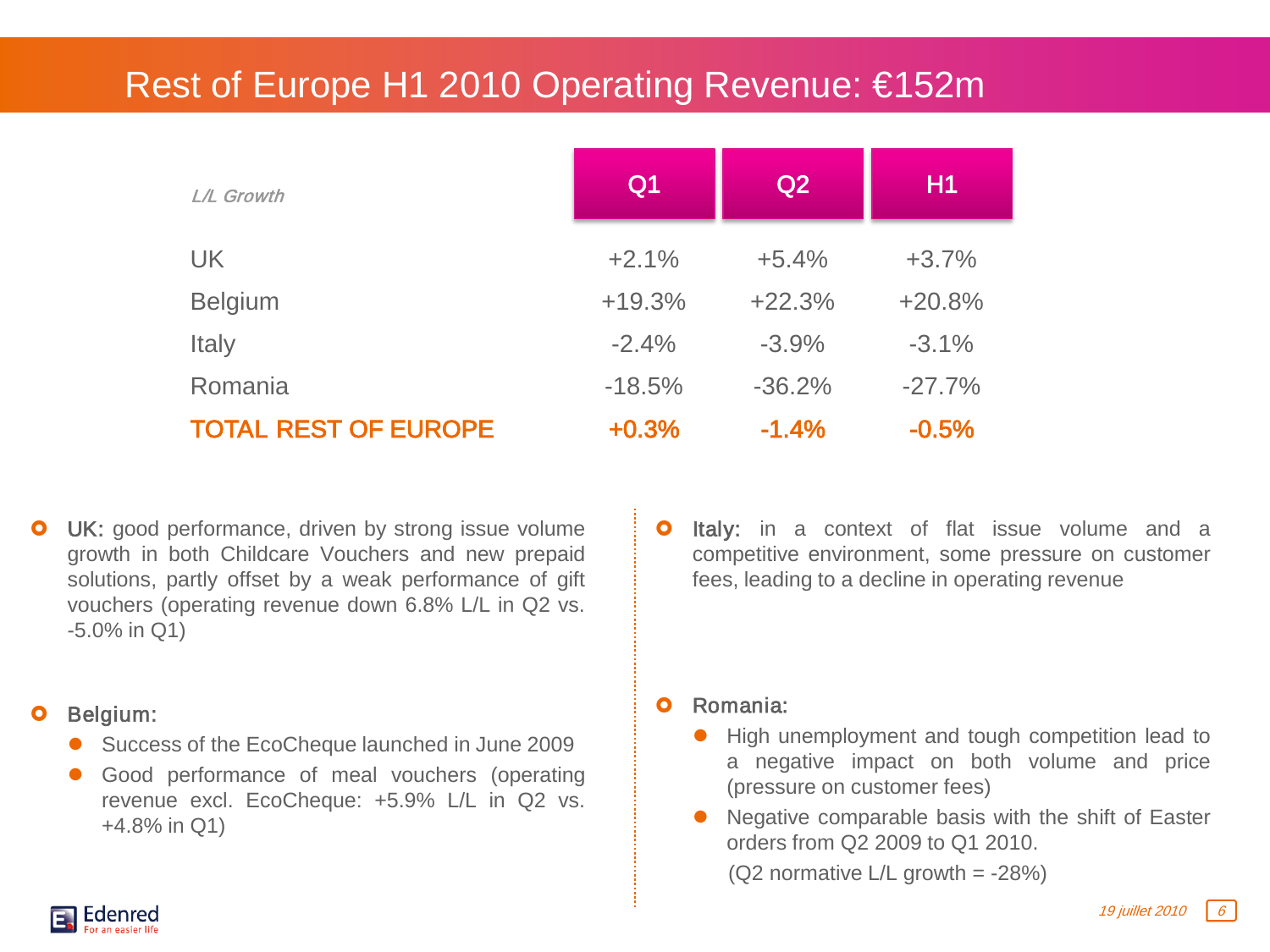## Latin America H1 2010 Operating Revenue: €169m

| L/L Growth                    | Q <sub>1</sub> | Q <sub>2</sub> | H1       |
|-------------------------------|----------------|----------------|----------|
| <b>Brazil</b>                 | $+7.6%$        | $+8.6%$        | $+8.1%$  |
| <b>Hispanic Latin America</b> | $+10.8%$       | $+15.5%$       | $+13.2%$ |
| <b>TOTAL LATIN AMERICA</b>    | $+9.1%$        | $+11.7%$       | $+10.4%$ |

#### **O** Brazil:

- Still strong development of Meal and Food vouchers with operating revenue up 8.5% in Q2 helped by increased face value of +3.5%
- Good performance of Ticket Car, with a 8.4% L/L increase in operating revenue in Q2

#### **O** Hispanic Latin America:

- Good performance of Mexico, partly linked to positive comps effect due to H1N1 flu (L/L operating revenue growth in Q2 : +12.3% vs. +3.1% in Q1)
- A local favorable situation in Venezuela where face value is up 18.0% in H1

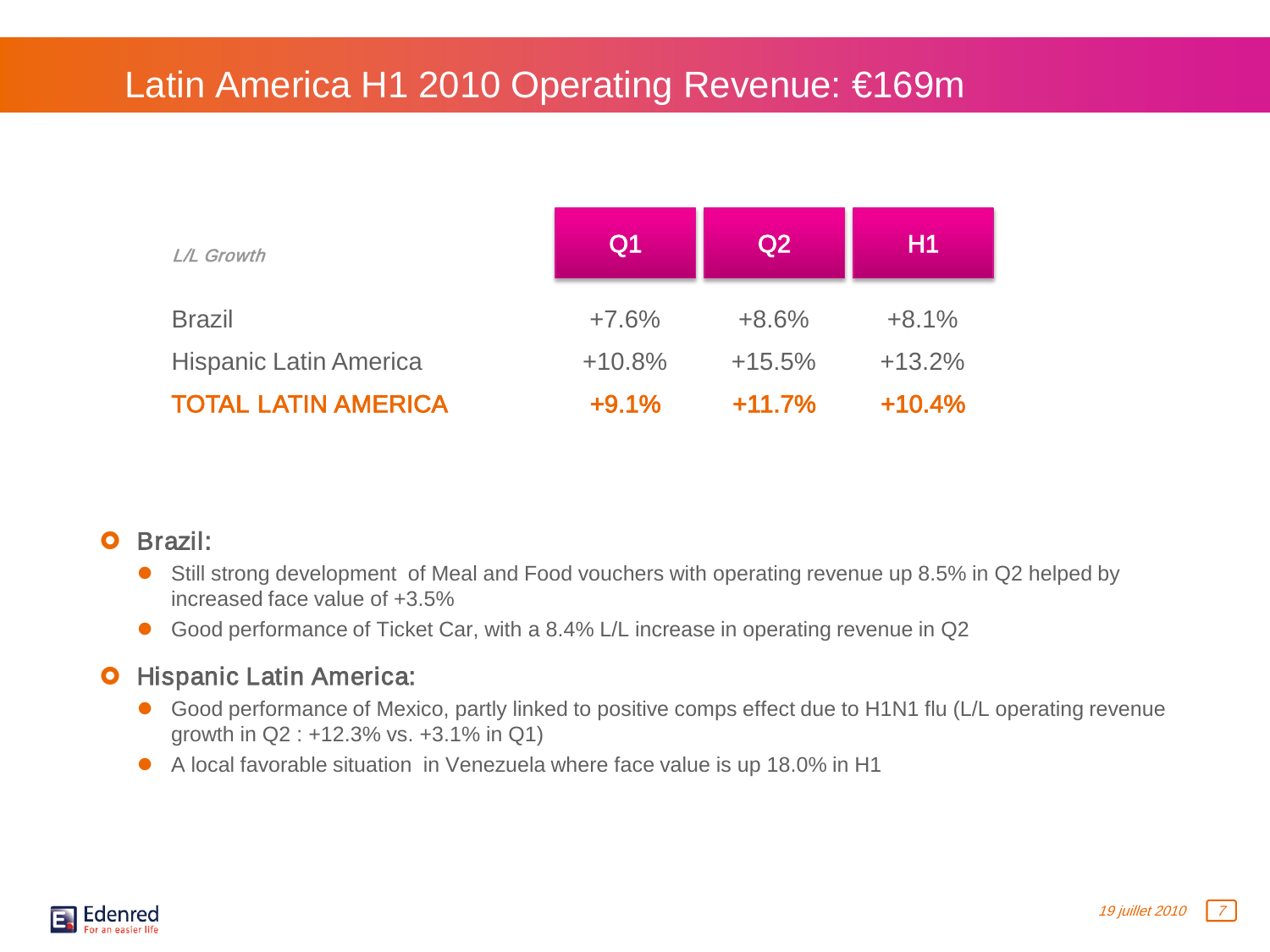## H1 2010 Financial revenue: €39m



|  | <b>Financial Revenue (L/L)</b> |  |
|--|--------------------------------|--|
|--|--------------------------------|--|

| <b>L/L Growth</b>     | Q <sub>1</sub> | Q2        | H1       | <b>Europe</b><br>Financial<br>still<br>negatively<br>revenue                     |
|-----------------------|----------------|-----------|----------|----------------------------------------------------------------------------------|
| France                | $-27.9%$       | $-28.3%$  | $-28.1%$ | impacted by low interest rates, even<br>though a slight improvement of financial |
| <b>Rest of Europe</b> | $-20.3%$       | $-19.0\%$ | $-19.7%$ | revenue is perceived in June                                                     |
| <b>Latin America</b>  | $-38.7%$       | $-16.4%$  | $-29.3%$ | <b>Latin America</b>                                                             |
| Rest of the world     | $-30.1%$       | $-11.5%$  | $-21.6%$ | Improving trends, related to a slight                                            |
| <b>TOTAL</b>          | $-29.5%$       | $-20.4%$  | $-25.3%$ | increase of interest rates in Brazil                                             |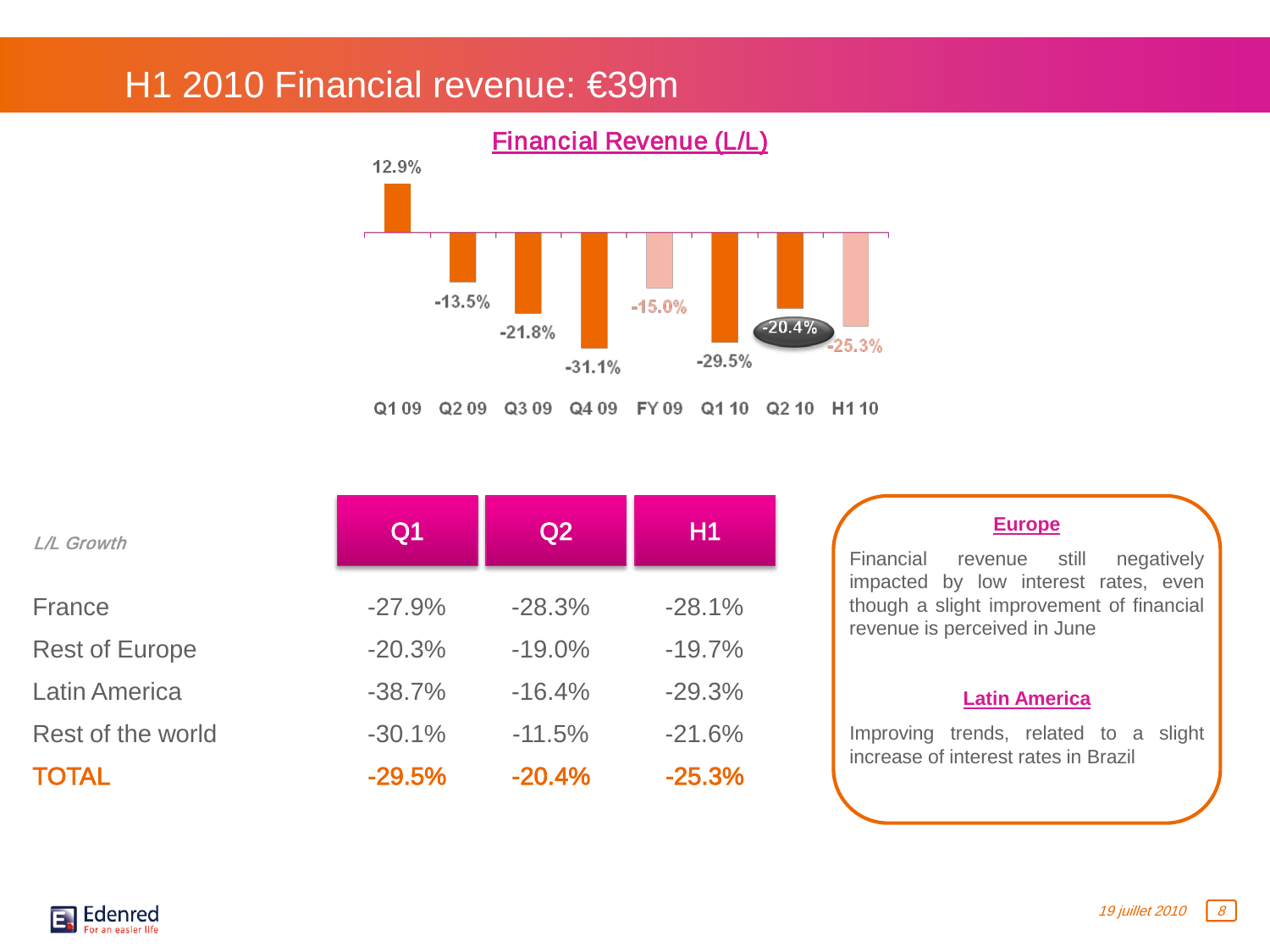### H1 2010 Total Revenue: €461m

| $+0.7%$ | Like-for-like<br>€3m |
|---------|----------------------|
| $+2.7%$ | <b>Scope</b><br>€12m |

Like-for-like revenue growth up +0.7%, of which:

| <b>L/LGrowth</b> | Operating<br><b>Revenue</b> | Financial<br><b>Revenue</b> | Total<br><b>Revenue</b> |
|------------------|-----------------------------|-----------------------------|-------------------------|
| Q1               | $+3.8%$                     | $-29.5%$                    | $-0.4%$                 |
| Q2               | $+4.5%$                     | $-20.4%$                    | $+1.8%$                 |
| Η1               | $+4.2%$                     | $-25.3%$                    | $+0.7%$                 |

| $+0.4%$ | <b>Currency</b><br>€2m  |
|---------|-------------------------|
| $+3.8%$ | <b>Reported</b><br>€17m |

#### **O** Currency effect\*:

|              | Q <sub>1</sub> | Q2      | H1       |
|--------------|----------------|---------|----------|
| <b>BRL</b>   | $+4.3%$        | $+5.4%$ | $+4.9%$  |
| <b>MXN</b>   | $+0.3%$        | $+0.6%$ | $+0.4%$  |
| <b>GBP</b>   | $+0.1%$        | $+0.1%$ | $+0.1%$  |
| <b>VEF</b>   | $-6.4%$        | $-6.1%$ | $-6.3%$  |
| <b>Other</b> | $+0.9%$        | $+1.6%$ | $+1.3%$  |
| <b>TOTAL</b> | $-0.8%$        | $+1.6%$ | $+0.4\%$ |

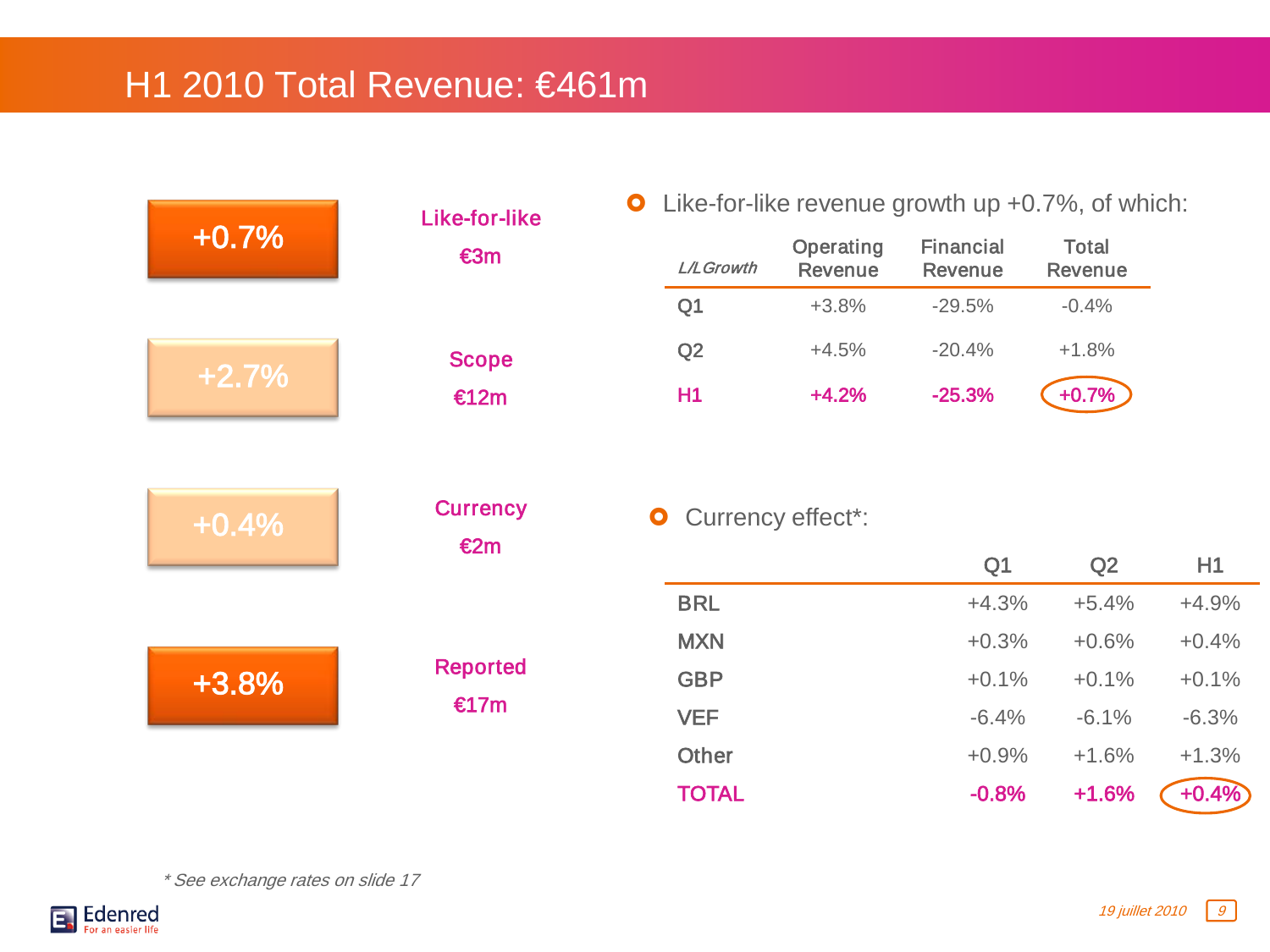# H1 2010 Revenue **CONCLUSION**

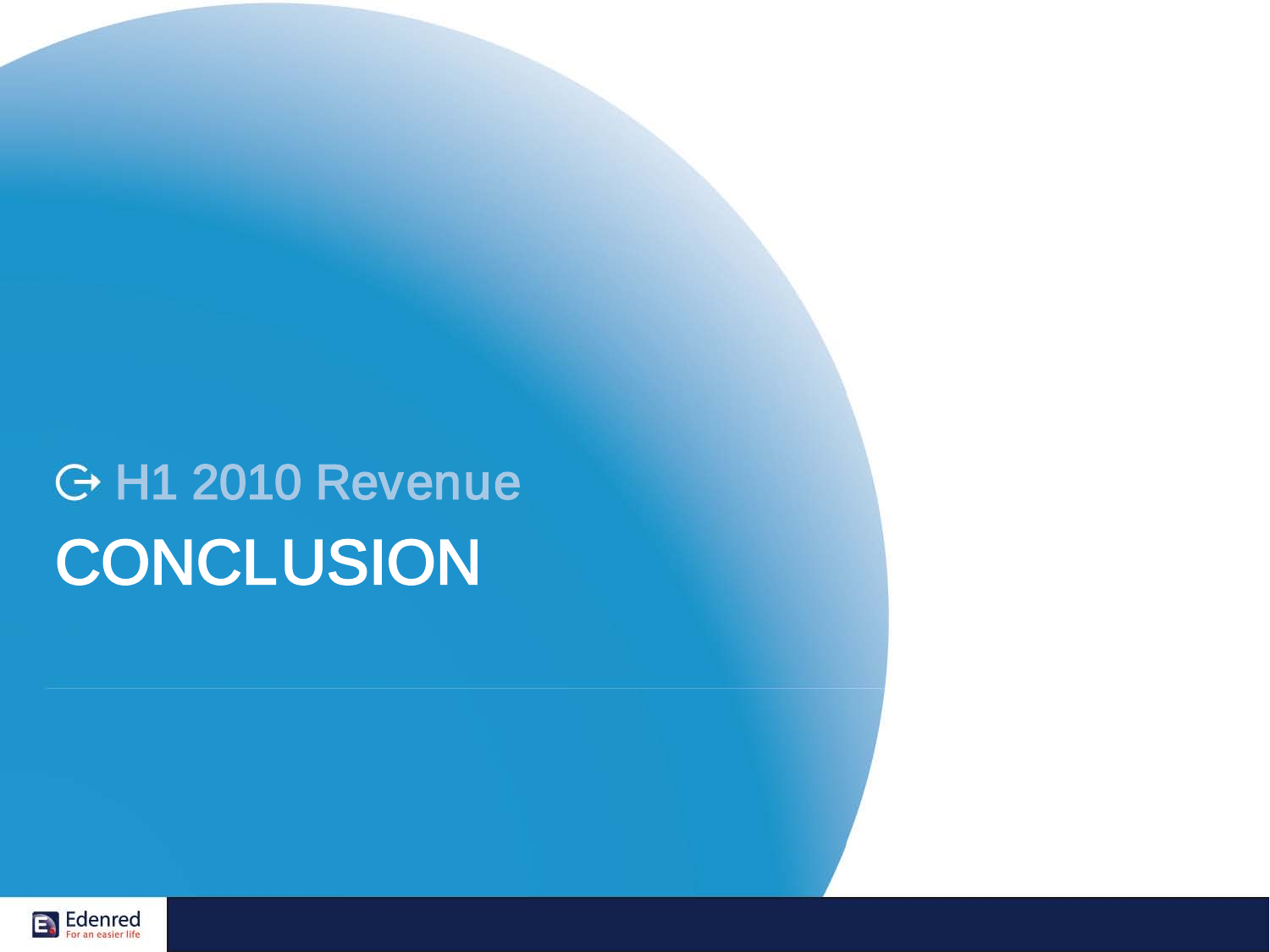#### **Conclusion**

Issue volume up 7.8% L/L in H1 2010, reflecting significant positive growth drivers, both in emerging countries and in developed markets

#### Revenue increase of +3,8% on a reported basis in H1 2010

#### Operating Revenue +4.2% L/L in H1 2010

- **O** In Europe, issue volume growth driven by new products, despite still a challenging environment due to rising unemployment
- **O** Positive trends in emerging markets, benefiting from an increase in the number of people in work, especially in Brazil.

#### Financial Revenue -25.3% L/L in H1 2010

- **o** 150bp lower rates on average in H1 2010 across Edenred's portfolio
- **O** Negative base of comparison will gradually improve from Q3

#### Currency Impact +0.4% L/L in H1 2010

**O** Positive currency impact in H1, considering the weakness of Euro and the strengthening of all currencies, especially the Brazilian Real, with the exception of the Venezuelian Bolivar

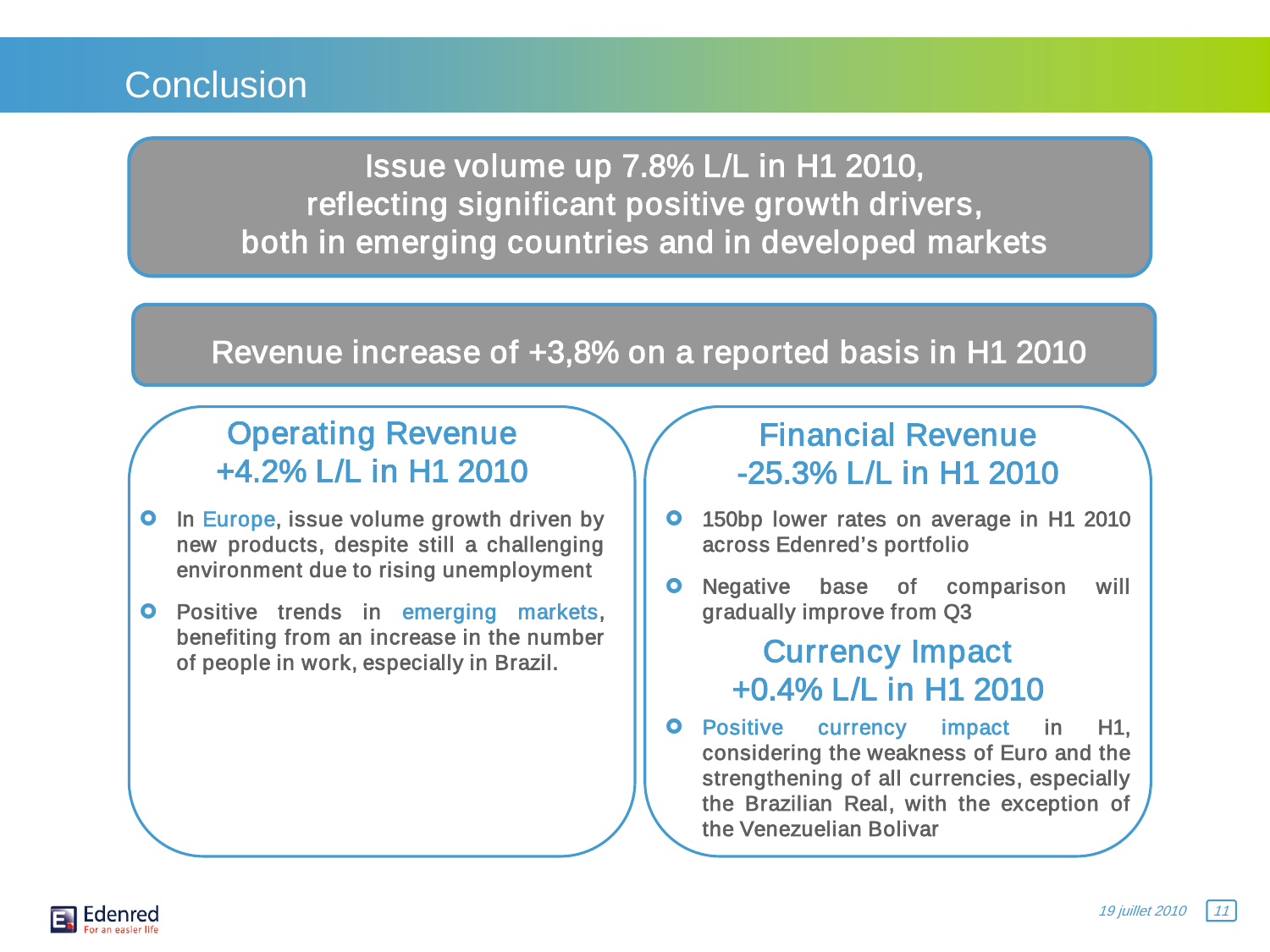# H1 2010 Revenue APPENDICES

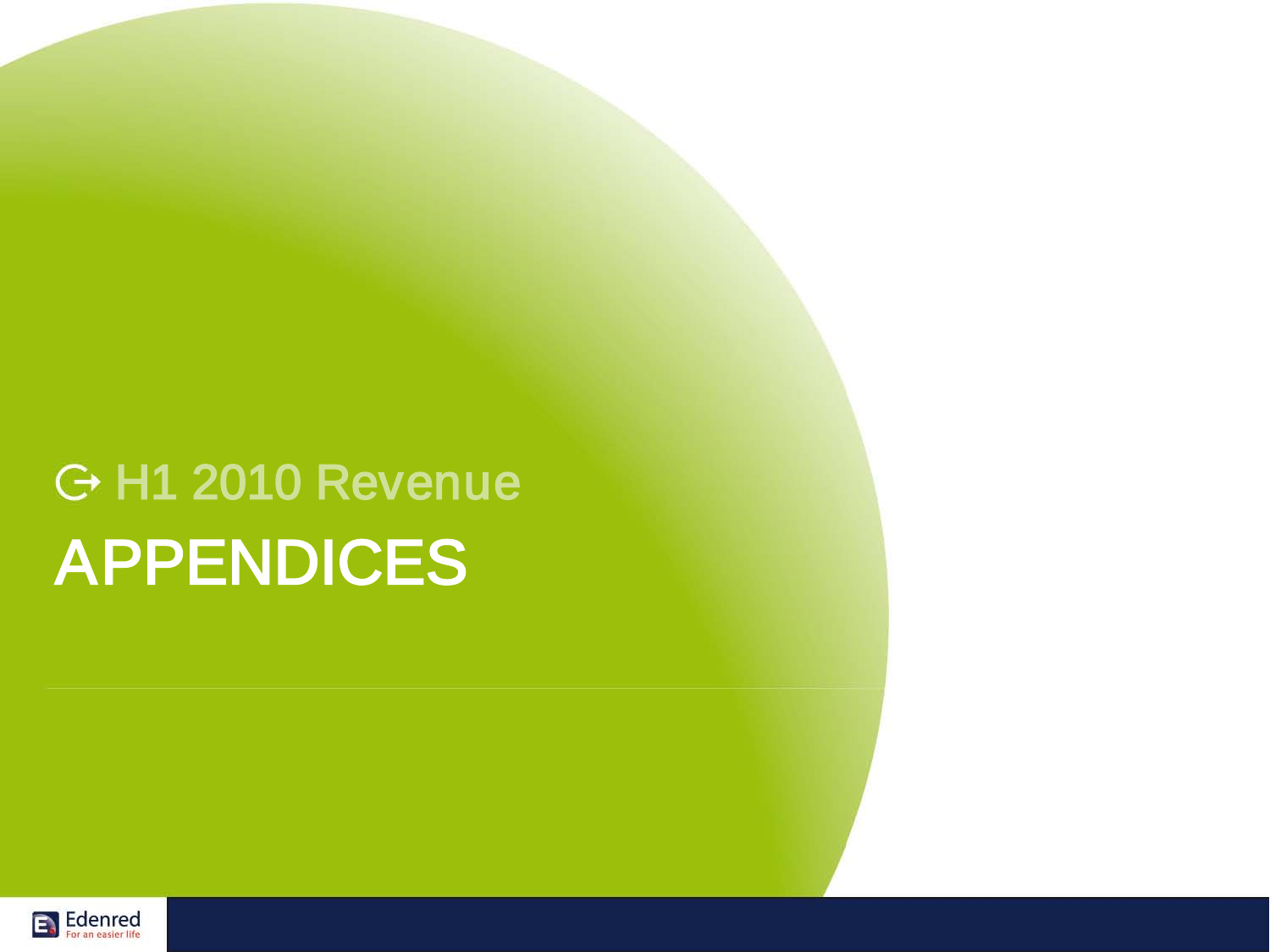## Issue Volume

|                                 | Q <sub>1</sub> |              | Q <sub>2</sub> |              | H <sub>1</sub> |                |
|---------------------------------|----------------|--------------|----------------|--------------|----------------|----------------|
| In $\epsilon$ millions          | 2009           | 2010         | 2009           | 2010         | 2009           | 2010           |
| France<br><b>Rest of Europe</b> | 612<br>1,044   | 641<br>1,135 | 659<br>1,084   | 607<br>1,183 | 1,271<br>2,128 | 1,248<br>2,318 |
| Latin America & Caribbean       | 1,246          | 1,301        | 1,327          | 1,536        | 2,573          | 2,837          |
| Rest of the world               | 91             | 97           | 89             | 115          | 180            | 212            |
| <b>TOTAL ISSUE VOLUME</b>       | 2,993          | 3,174        | 3,159          | 3,441        | 6,152          | 6,615          |

|                           | Q <sub>1</sub>     |                   | Q <sub>2</sub>     |                   | H1                 |                   |
|---------------------------|--------------------|-------------------|--------------------|-------------------|--------------------|-------------------|
| $ln \%$                   | Change<br>reported | Change<br>$L/L^*$ | Change<br>reported | Change<br>$L/L^*$ | Change<br>reported | Change<br>$L/L^*$ |
| France                    | 4.7%               | 4.7%              | $-7.9%$            | $-7.9%$           | $-1.8%$            | $-1.8%$           |
| <b>Rest of Europe</b>     | 8.7%               | 4.9%              | 9.1%               | 5.6%              | 8.9%               | 5.3%              |
| Latin America & Caribbean | 4.4%               | 10.6%             | 15.8%              | 17.9%             | 10.3%              | 14.4%             |
| Rest of the world         | 7.1%               | 5.4%              | 29.2%              | 18.5%             | 18.1%              | 11.9%             |
|                           |                    |                   |                    |                   |                    |                   |

| ----- | œ<br>m | 207<br>m |  |  | -0. |  |
|-------|--------|----------|--|--|-----|--|
|-------|--------|----------|--|--|-----|--|

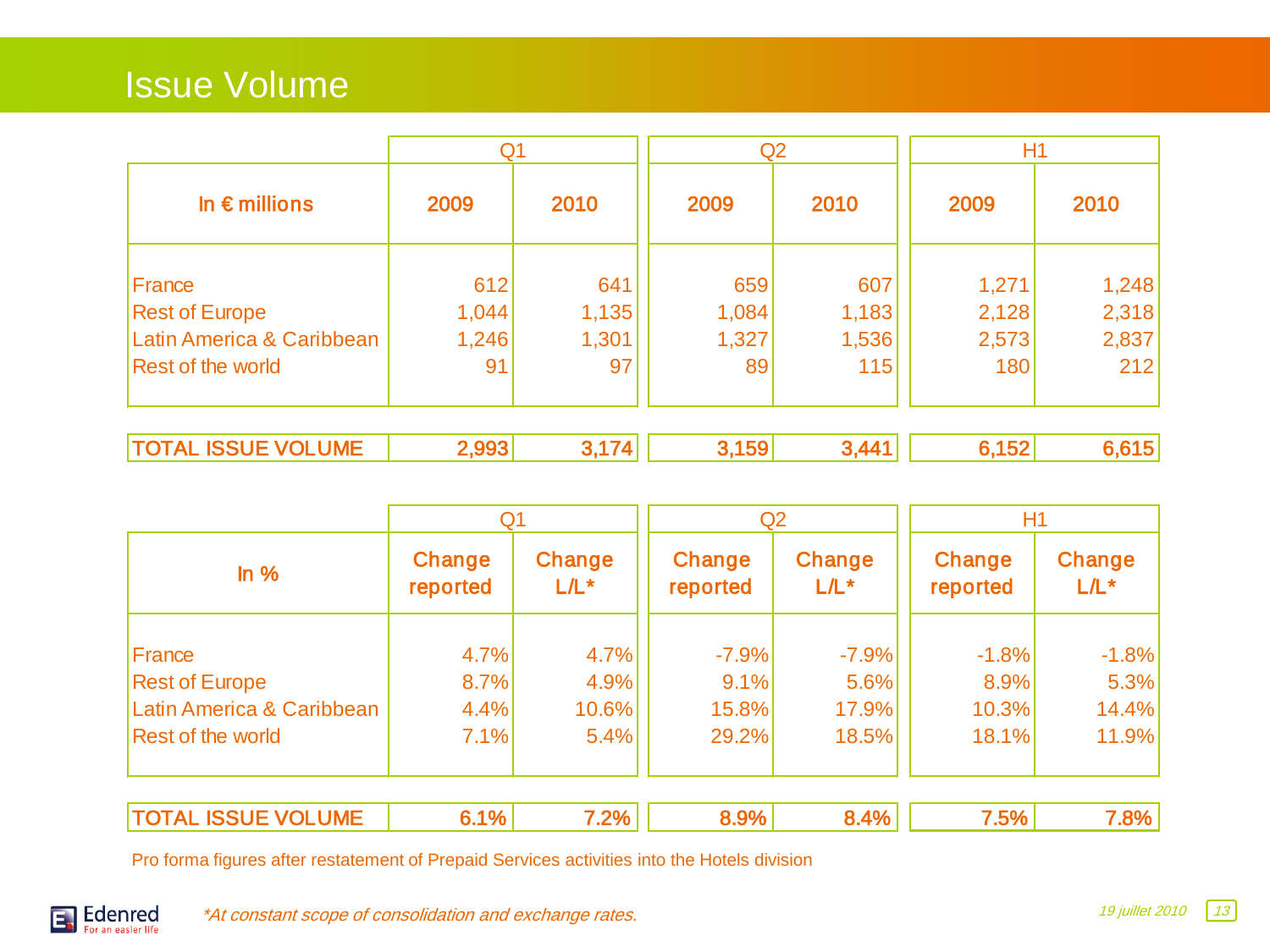## Operating Revenue

|                                                                                          | Q <sub>1</sub>       |                      | Q2                   |                      | H <sub>1</sub>         |                        |
|------------------------------------------------------------------------------------------|----------------------|----------------------|----------------------|----------------------|------------------------|------------------------|
| In $\epsilon$ millions                                                                   | 2009                 | 2010                 | 2009                 | 2010                 | 2009                   | 2010                   |
| France<br><b>Rest of Europe</b><br>Latin America & Caribbean<br><b>Rest of the world</b> | 35<br>69<br>74<br>15 | 36<br>79<br>78<br>15 | 34<br>69<br>81<br>15 | 33<br>73<br>91<br>17 | 69<br>138<br>155<br>30 | 69<br>152<br>169<br>32 |
| <b>OPERATING REVENUE</b>                                                                 | 193                  | 208                  | 199                  | 214                  | 392                    | 422                    |

|                                                    | Q <sub>1</sub>     |                   | Q <sub>2</sub>     |                   | H1                 |                   |  |
|----------------------------------------------------|--------------------|-------------------|--------------------|-------------------|--------------------|-------------------|--|
| $ln \%$                                            | Change<br>reported | Change<br>$L/L^*$ | Change<br>reported | Change<br>$L/L^*$ | Change<br>reported | Change<br>$L/L^*$ |  |
| France                                             | 0.9%               | 4.2%              | $-2.9%$            | 1.9%              | $-1.0%$            | 3.0%              |  |
| <b>Rest of Europe</b><br>Latin America & Caribbean | 15.0%<br>5.7%      | 0.3%<br>9.1%      | 5.5%<br>13.0%      | $-1.4%$<br>11.7%  | 10.3%<br>9.5%      | $-0.5%$<br>10.4%  |  |
| Rest of the world                                  | $-0.5%$            | $-6.8%$           | 13.1%              | $-0.6%$           | 6.3%               | $-3.7%$           |  |
| <b>OPERATING REVENUE</b>                           | 7.7%               | 3.8%              | 7.6%               | 4.5%              | 7.7%               | 4.2%              |  |

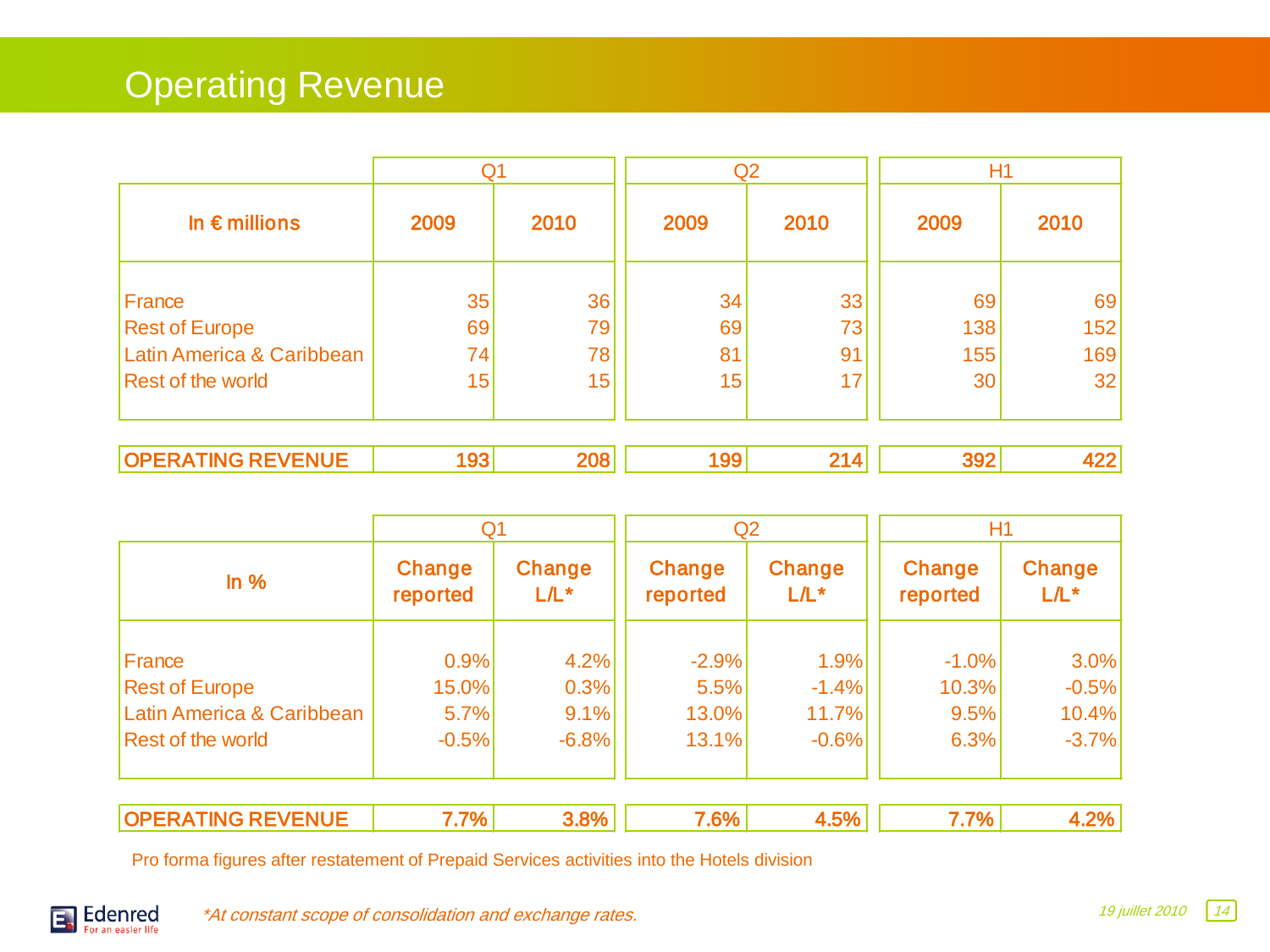#### Financial Revenue

|                                                              | Q1   |             |         | Q2      | H1             |                             |
|--------------------------------------------------------------|------|-------------|---------|---------|----------------|-----------------------------|
| In $\epsilon$ millions                                       | 2009 | 2010        | 2009    | 2010    | 2009           | 2010                        |
| France<br><b>Rest of Europe</b><br>Latin America & Caribbean | 11   | 5<br>8<br>6 | 6<br>10 | 5<br>ิค | 13<br>19<br>19 | 10<br>16<br>12 <sup>2</sup> |
| <b>Rest of the world</b><br><b>FINANCIAL REVENUE</b>         | 28   | 19          | 24      | 20      | 52             | 39                          |

| Q <sub>1</sub>            |          |          | Q <sub>2</sub> |          | H1       |          |  |
|---------------------------|----------|----------|----------------|----------|----------|----------|--|
| $ln \%$                   | Change   | Change   | Change         | Change   | Change   | Change   |  |
|                           | reported | $L/L^*$  | reported       | $L/L^*$  | reported | $L/L^*$  |  |
| France                    | $-27.9%$ | $-27.9%$ | $-28.3%$       | $-28.3%$ | $-28.1%$ | $-28.1%$ |  |
| <b>Rest of Europe</b>     | $-17.1%$ | $-20.3%$ | $-16.5%$       | $-19.1%$ | $-16.8%$ | $-19.6%$ |  |
| Latin America & Caribbean | $-45.2%$ | $-38.7%$ | $-17.2%$       | $-16.4%$ | $-33.3%$ | $-29.3%$ |  |
| Rest of the world         | $-29.5%$ | $-30.1%$ | $-2.7%$        | $-11.5%$ | $-17.3%$ | $-21.6%$ |  |
| <b>FINANCIAL REVENUE</b>  | $-31.0%$ | $-29.5%$ | $-19.4%$       | $-20.4%$ | $-25.6%$ | $-25.3%$ |  |

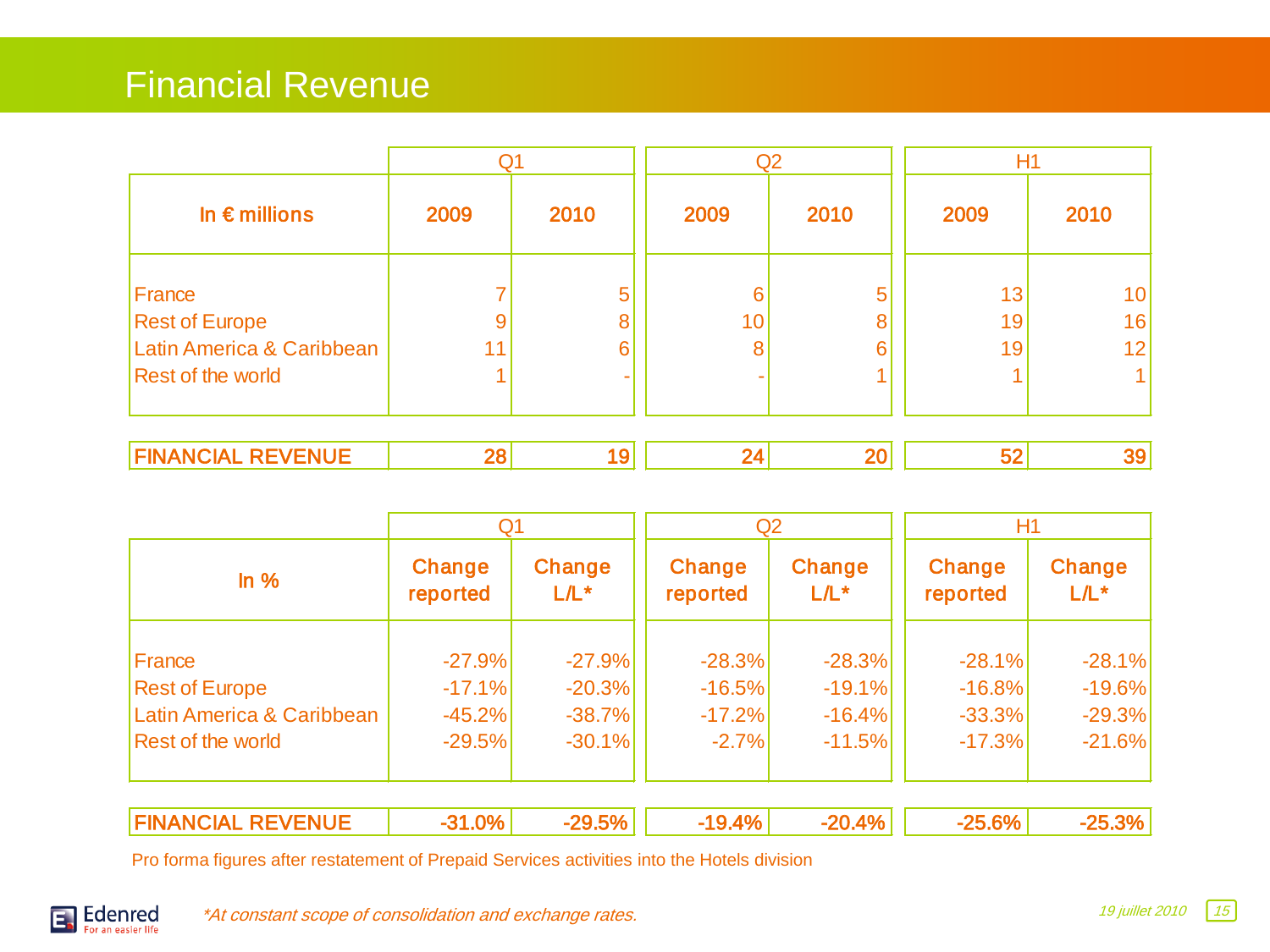### Total Revenue

|                           | Q1           |    | Q <sub>2</sub> |      | H1   |      |
|---------------------------|--------------|----|----------------|------|------|------|
| In $\epsilon$ millions    | 2010<br>2009 |    | 2009           | 2010 | 2009 | 2010 |
| France                    | 42           | 41 | 40             | 38   | 82   | 79   |
| <b>Rest of Europe</b>     | 78           | 87 | 79             | 81   | 157  | 168  |
| Latin America & Caribbean | 85           | 84 | 89             | 97   | 174  | 181  |
| Rest of the world         | 16           | 15 | 15             | 18   | 31   | 33   |
|                           |              |    |                |      |      |      |

|--|--|--|--|--|--|--|

|                                 | Q <sub>1</sub>     |                    | Q2                 |                    | H1                 |                    |  |
|---------------------------------|--------------------|--------------------|--------------------|--------------------|--------------------|--------------------|--|
| $ln\%$                          | Change<br>reported | Change<br>$L/L^*$  | Change<br>reported | Change<br>$L/L^*$  | Change<br>reported | Change<br>$L/L^*$  |  |
| France<br><b>Rest of Europe</b> | $-3.7%$<br>11.2%   | $-1.0%$<br>$-2.1%$ | $-6.8%$<br>2.8%    | $-2.8%$<br>$-3.5%$ | $-5.3%$<br>7.0%    | $-1.9%$<br>$-2.8%$ |  |
| Latin America & Caribbean       | $-0.7%$            | $3.0\%$            | 10.3%              | 9.2%               | 4.9%               | 6.2%               |  |
| Rest of the world               | $-2.1%$            | $-8.1%$            | 12.4%              | $-1.1%$            | 5.1%               | $-4.6%$            |  |
| <b>TOTAL REVENUE</b>            | 2.9%               | $-0.4%$            | 4.7%               | 1.8%               | 3.8%               | 0.7%               |  |